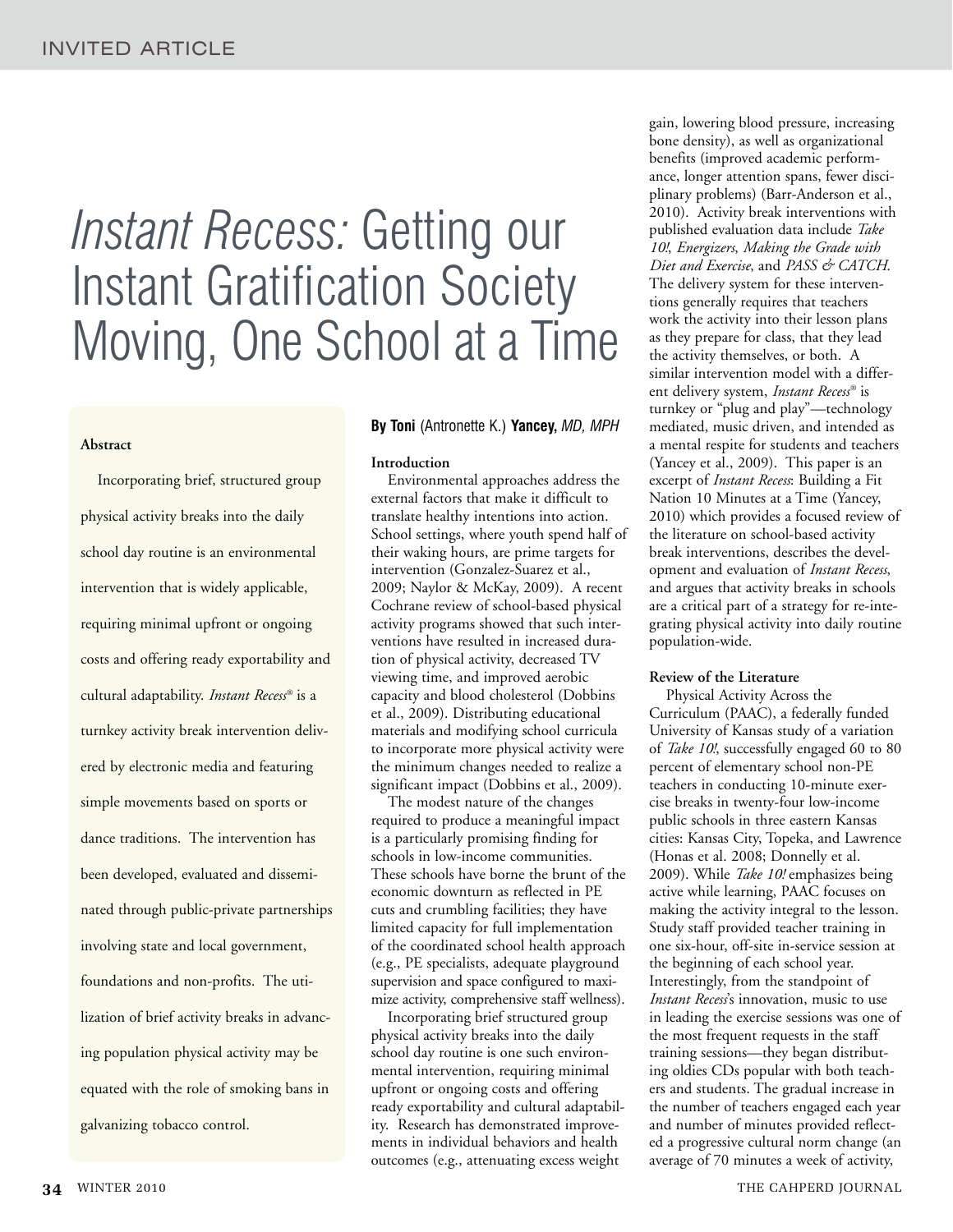

Dr. Antronette K. Yancey will be a Keynote Speaker at the 2011 CAHPERD State Conference in Monterey.

and nearly 50 percent of teachers achieving the goal of 90 to 100 minutes a week after two years). The PAAC increased the kids' physical activity levels, in school and outside school—on both weekdays and weekends. This finding is particularly significant because, like other recent evidence, it contradicts the concept of "compensation": some have argued that restricted activity during the school day because of less recess and PE may be offset by compensatory increases outside school. The converse is that adding structured physical activity may lead to decreases in other venues, but that's not consistent with the PAAC data.

PAAC also improved academic achievement in terms of reading, math, spelling, and composition scores. When the investigators looked specifically at the nine of fourteen intervention schools that averaged more than 75 minutes of active lessons weekly, students gained less weight than those in control schools. Not surprisingly, when teachers were active with the students, student physical activity levels were significantly higher. Earlier studies of *Take 10!* have also demonstrated the feasibility and utility of this approach in regularly engaging students and teachers in exercise of sufficient intensity and duration to count toward the total recommended by the Centers for Disease Control and Prevention. For example, James Stewart and his colleagues (2004) found that third through fifth graders burned 27 to 36 kilocalories and racked up step counts of eight hundred to a thousand with each break.

Given the incursion of sedentariness and obesity into younger and younger age groups, the *Take 10!* folks have developed *Animal Trackers,* an adaptation of their active lessons for preschoolers (Williams et al. 2009). They recently published process data from a pilot test of the intervention at Head Start sites in New Mexico, showing that they were able to deliver an average of 47 additional minutes of structured physical activity per week (4.1 sessions per week averaging 11.4 minutes per session).

*Energizer* activity breaks (Mahar et al. 2006) along the lines of *Take 10!* used grade-appropriate learning materials, involved no equipment, and required little teacher training (one 45-minute training session). Not only were kids more active during the school day, but on-task behavior improved by 8 percent overall after the *Energizer* breaks and by 20 percent among the least on-task students (those who were on-task less than 50 percent of the time before *Energizer*s were instituted).

A different model from *Take 10!* of delivering activity breaks involved three basic school environmental changes: (1) restructuring the school day to provide 15 minutes of teacher-led activity each morning to start the day, (2) access to a free breakfast program for all students to promote nutritionally sound practices, and (3) a reversal of the order of lunch and recess. The last strategy, Recess Before Lunch, was developed to capitalize on the body's craving for water after exertion studies have found less "plate waste,"

especially of fruits and veggies, when kids eat after moving and sweating than before. Adopting these three changes produced a 67 percent decline in nurse visits, a 58 percent decrease in disciplinary referrals, and an increase in academic performance such that the school improved from passing two of the state achievement tests to passing all five after four years (Sibley et al. 2008).

PASS & CATCH is yet another school model. Coordinated Approach to Child Health (CATCH) is one of the pioneering activity-focused physical education upgrades as a part of a school-wide environmental change approach. *PASS & CATCH* adds brief and enjoyable activity breaks folded into the in-class didactic curriculum that has been found to improve math scores for all third and fourth graders and to improve both reading and math scores for poorly adapting students (Murray 2009).

# **The Instant Recess Concept**

*Instant Recess* was designed to be minimally disruptive to already stretched budgets and constrained and overscheduled curricula. Brief structured bouts of music-driven group dance and sports moves are integrated into school routine, for example in transitioning from lunch to didactic coursework or between subjects. The concept was adapted from a workplace intervention (Yancey et al., 2004). In order to engage youth, athletes were featured leading exercises and communicating activity-promoting and healthy eating messages. Capturing these breaks permits correct and consistent demonstration of the movements and allows athletes to model healthy behaviors without the need for in-person appearances in the classroom or playground.

Studies have demonstrated that athletes are the second-largest category of role models among adolescents, mostly boys about one in five—behind family members (Yancey, Siegel, and McDaniel 2002). Having an athlete as a role model was comparable to having other types of "figure" role models (those not personally known to the teen) in its positive correlation with self-esteem, ethnic identity, and grades. Among white boys in singleparent homes, choosing a sports figure correlated with decreased drug use. Young people who emulate athletes tend to have higher physical activity levels.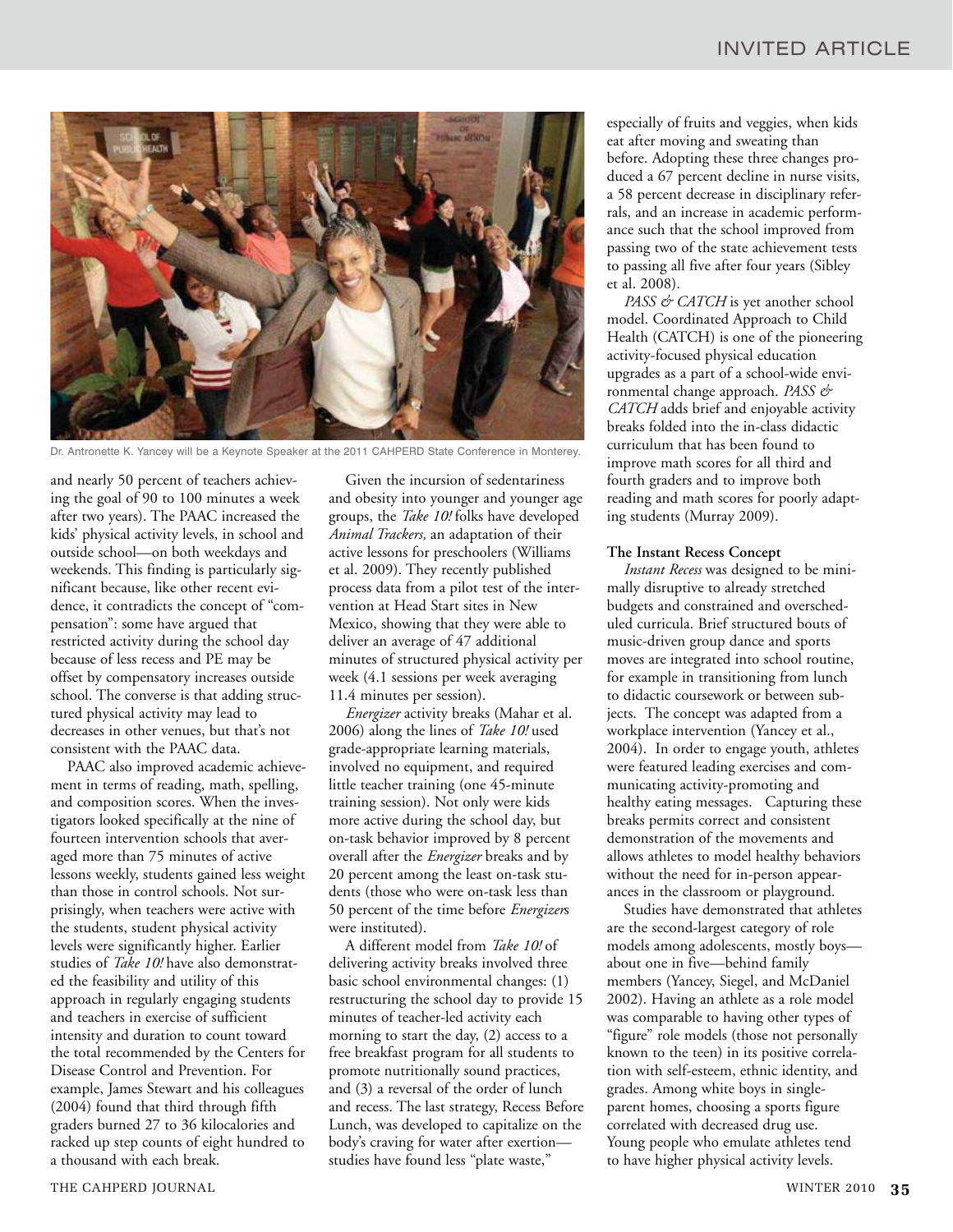UCLA analyses of California Health Interview Survey data showed an association between teens identifying an athlete as a role model and their engaging in a spectrum of protective behaviors, including exercising regularly, eating five or more daily servings of fruits and vegetables, not smoking or drinking alcohol, and not fighting at school (Yancey et al., 2010).

The newly formed nonprofit Professional Athletes Council (PAC) adopted *Instant Recess* as its signature project in 2006. PAC was founded by an NFL kick-off returner and an NBA forward, and managed by a businessman who ran the philanthropic foundations for many of the athletes. Several of these foundations targeted obesity, diabetes and childrens' fitness, but were strictly locally focused. These athletes joined together to leverage their celebrity to draw national media attention, create a sensation (word of mouth, or buzz), and drive social norm change to fight childhood obesity.

PAC, the California Department of Public Health, and UCLA produced a prototype CD and DVD, the Rossum Kick-Off Lift Off! to target sports events and schools, with the aim of making prolonged sitting as socially unacceptable as drinking and driving, or smoking. We shot some of the footage for that first *Instant Recess* DVD at the biannual California Childhood Obesity meeting in Anaheim in January 2007, and watched attendees ignore the keynote address by a well-known former California state health officer to line up in the back of the auditorium to get the featured athlete's signature. We trademarked *Instant Recess* at the time we presented it to executives of one of the national professional sports leagues to maintain the concept's scientific integrity and intent to engage the least active individuals. The Los Angeles County Department of Public Health and the University of Pennsylvania–based African American Collaborative Obesity Research Network participated in vetting and testing various aspects of the *Instant Recess* adaptation, and plans for its implementation and evaluation. We also tested the *Instant Recess* concept and the first CD-DVD with children attending a proathlete sponsored community fitness event in August 2007 to document their interest, willingness to participate, and

accelerometer-measured levels of moderate to vigorous physical activity during the break.

# **Instant Recess Leaves the Nest**

The more formal dissemination and evaluation of *Instant Recess* to schools and sports organizations began with early adopters captivated by the athletes' charm and perhaps the supportive scientific data at presentations or lectures. The early progression was from individual initiatives at isolated schools in Los Angeles, Memphis and Phoenix to a pro franchise, the San Diego Padres, and a school district, Winston-Salem/Forsyth County Schools in North Carolina.

# **Champion School: Testing the Feasibility of Instant Recess**

*Instant Recess* was pilot-tested during the 2007–2008 school year at a charter that requires daily PE in Phoenix, Arizona, serving a low-income, ethnic minority student population. The school introduced *Instant Recess*, in addition to its daily PE classes, first to half of the grade levels—K, 2, 4, and 6—at the beginning of the fall semester, and then to the rest at the beginning of the spring semester. They hosted a "Think You Got Moves?" contest, submitted a DVD of the three finalists' entries, and performed their moves pro athletes attending the 2008 Super Bowl. The principal commented that "our students and teachers love [*Instant Recess*] and are getting quite good at it." The head coach and PE instructor, a former UCLA football standout, observed that kids exposed to *Instant Recess* learned exercise routines faster, and performed better on skills and endurance tests such as wall climbing. Representative teacher and student comments are presented in Table 1.

# **Winston-Salem/Forsyth County Schools: Bringing Instant Recess to Scale Districtwide**

The introduction of *Instant Recess* to the Winston-Salem/Forsyth County Schools (WSFCS) was timely because of a two-year-old regulatory policy of the North Carolina Department of Education mandating a minimum of 30 minutes of moderate to vigorous physical activity daily for all K–8 students (combination of PE, recess and intra-curricular activity

breaks). WSFCS strongly encouraging schools to surpass this mandate and provide up to 225 activity minutes per week. WSFCS schools were struggling to meet the requirements, and teachers and administrators often conveyed that fitness was not their responsibility. *Instant Recess* was introduced at a School Health Advisory Council meeting by a Wake Forest University professor as a "do-able" alternative to overcome this perception. The school superintendent quickly bought into the idea. UCLA collaborated with the professor and the WSFCS in securing foundation funding for an initial evaluation of whether *Instant Recess* helped schools adhere to the health policy and whether students would actually participate. Evaluation study participants included students in seven elementary schools and eight after-school programs. Pre-and post-implementation data showed significant improvements in participation in moderate to vigorous physical activity among students and a significant increase in on-task behavior (the percentage of students who were paying attention in class), compared to controls.

A secondary and complementary aim of the Winston-Salem leaders was to make exercise breaks an integral part of high school, community college, and university sporting events to embed the intervention in the local culture and increase its diffusion and dissemination. Our UCLA CDC disparities center provided a seed grant for this purpose to augment the school day-focused funding. However, because of a cascade of administrative changes and bureaucratic snafus, release of CDC funds was delayed and full implementation has yet to be reached. In conjunction with an earlier Winston Salem project targeting black churches to incorporate *Instant Recess* breaks, the eventual goal is to include *Instant Recess* in enough venues so that metro area residents (population about 300,000) have an opportunity to participate in at least one group activity break every day.

# **San Diego Padres' FriarFit initiative: Developing a Pro Sports Model for Instant Recess**

In 2008, the San Diego Padres became the first professional sports team to adopt *Instant Recess* and other organizational policy and practice changes in its routine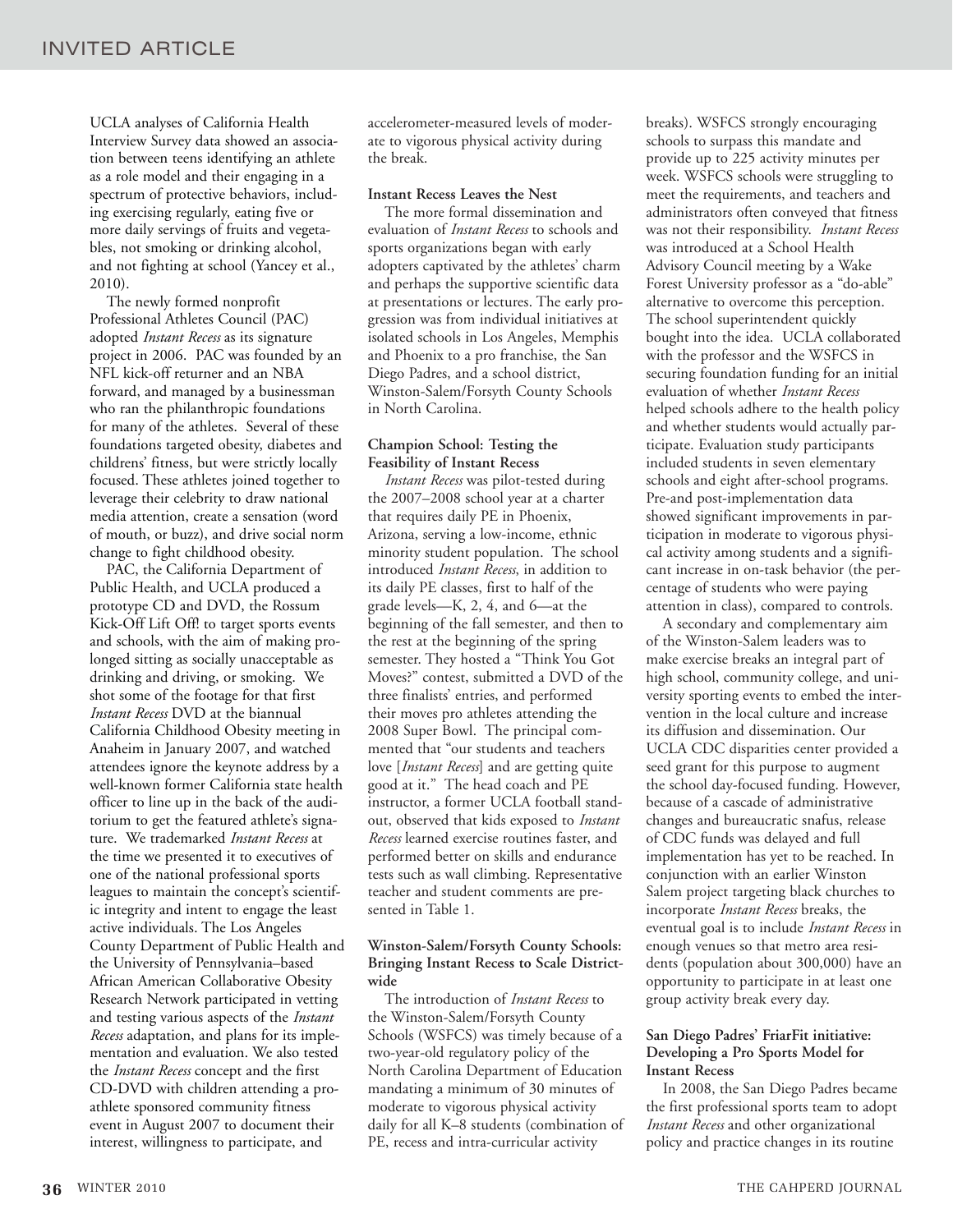#### **Table 1: Participant Comments on Instant Recess Implementation**

| <b>Teacher</b>                                                                                                                                                                               | <b>Student</b>                                                                                                                                                                               |
|----------------------------------------------------------------------------------------------------------------------------------------------------------------------------------------------|----------------------------------------------------------------------------------------------------------------------------------------------------------------------------------------------|
| It's a good use of time because it gets kids<br>excited, gives them a boost of energy, wakes<br>them $up.$ "                                                                                 | "I think the Instant Recess is good for stretch-<br>ing out and exercising the kids to keep our<br>muscles strong. I think it would be good to<br>have all the kids around the world do it." |
| "Girls, especially, perform better in physical<br>education because Instant Recess exercises<br>build their confidence."                                                                     | "I like the modified jumping jacks because we<br>don't have to pick up our feet!"                                                                                                            |
| "Kids are taking ownership-bringing their<br>own music and trying out moves."                                                                                                                | "Makes me feel strong!"                                                                                                                                                                      |
| "I really enjoy doing the exercise with the stu-<br>dents. I feel more energized."                                                                                                           | "I think it's cool!"                                                                                                                                                                         |
| "Instant Recess is a great activity for the stu-<br>dents. They get excited and can't wait to do it<br>each day. It even helps students work together<br>as a team and help each other out." | "I love the Instant Recess because it gave me<br>energy throughout the day."                                                                                                                 |
| "Students never let us forget to implement<br>Instant Recess."                                                                                                                               | "When we did the Instant Recess I thought it<br>was good because we got to work out but we<br>did not get that sweaty."                                                                      |
| "They correct each other if they are not doing<br>it right and teach Instant Recess to new stu-<br>dents."                                                                                   | "The DVD was fun because you kept marching<br>the whole time, but I wish we could learn new<br>moves after a while."                                                                         |
| "Kids are taking ownership-they want to<br>dance to it, do it double time and infuse<br>Instant Recess with their own moves."                                                                | "The music was good and made me feel fun<br>and silly when I was doing the exercises."                                                                                                       |
|                                                                                                                                                                                              | "A lot of fun. It was way better than sitting<br>down in class all of the time."                                                                                                             |
|                                                                                                                                                                                              | "I think that it would be awesome if we kept it<br>going, and I think that none of them were too<br>hard."                                                                                   |
|                                                                                                                                                                                              | "It is fun to do in class rather than outside."                                                                                                                                              |
|                                                                                                                                                                                              | "I think other schools should do it so they can<br>become more active."                                                                                                                      |
|                                                                                                                                                                                              | "Enjoyable. The part I like most was all of the<br>moving around."                                                                                                                           |

operations, in partnership with The California Endowment health foundation and UCLA, as a part of a broad-based childhood obesity prevention initiative, FriarFit. UCLA created and choreographed an *Instant Recess* break for the initiative led by a team vice-president and baseball Hall of Famer, with nine baseball moves representing each of the nine innings in baseball, e.g., the "batter's box" and the "grounder." *Instant Recess* breaks were led by the club's Pad Squad—and by a celebrity or Padres player during the pregame shows at family-focused Sunday games and, on occasion, at other youth events, e.g., as a warm-up at baseball clinics.

The Padres also produced and showed public service announcements featuring players, cheerleaders, and former players on the jumbo screens during games and on the team's cable network affiliate.

During the pilot season, UCLA and the state health department provided training, resource materials, technical assistance and support, and incentives to 39 teachers and administrators from economically challenged local school districts to conduct the in-class breaks and to mobilize school wellness committees to advocate for physical activity promotion strategies. Those included recess before lunch and standards to require at least 50 percent of physical education time in moderate to vigorous activity. Ten nutrient-rich items were upgraded or added to the ballpark menu, including sweetpepper hummus with baked pita chips, fresh fruit cups, yogurt parfaits, Asian salads, and grilled veggie dogs and burgers on whole grain buns. An informational webpage with its own link was created, from which the FriarFit *Instant Recess* break could be streamed. Media coverage

included several TV and radio networks, along with local newspapers. The team was given a leadership and community service award by the county board of supervisors to highlight national Physical Fitness and Sports Month.

During the second season, teacher training sessions were hosted at the ballpark and an interactive website was launched with plans for web-based interscholastic competitions for such prizes as game tickets or visits by players or cheerleaders to lead *Instant Recess* breaks on site. While FriarFit continued and fan participation grew throughout the 2009 and 2010 seasons, addition of new components was suspended because of an ownership change and the economic downturn.

# **Passive Diffusion and Active Dissemination of Instant Recess**

Major League Baseball's national office requested the FriarFit materials and documents as a part of the R&D of MLBFit. Some teams began implementing initiatives similar to FriarFit during the 2009 season. For example, the LA Dodgers added some of the same healthy food items offered by the Padres. They also included "follow along exercises" broadcast over the huge DodgerVision screen to engage children and willing adults, but this component was abandoned during the 2010 season. Without the player involvement and promotion, embedding team identity into the exercises and cheerleader- and celebritydriven engagement of fans, there was little participation.

The WNBA Los Angeles Sparks signed on to pilot the project during the 2009 season, developing SPARKing Motion in conjunction with the Los Angeles County Department of Public Health and UCLA. Assisting in the team's recruitment, the Sparks' president knew one of the Padres' former executive vice presidents who was instrumental in getting FriarFit off the ground. In August 2009, the Sparks hosted the first in-game *Instant Recess* break during their half-time show with political and public health leaders working out on the floor with their two cheerleader groups, the SparKids and Ole Skool Crew, also featured in the DVD. The SPARKing Motion *Instant Recess* break consisted of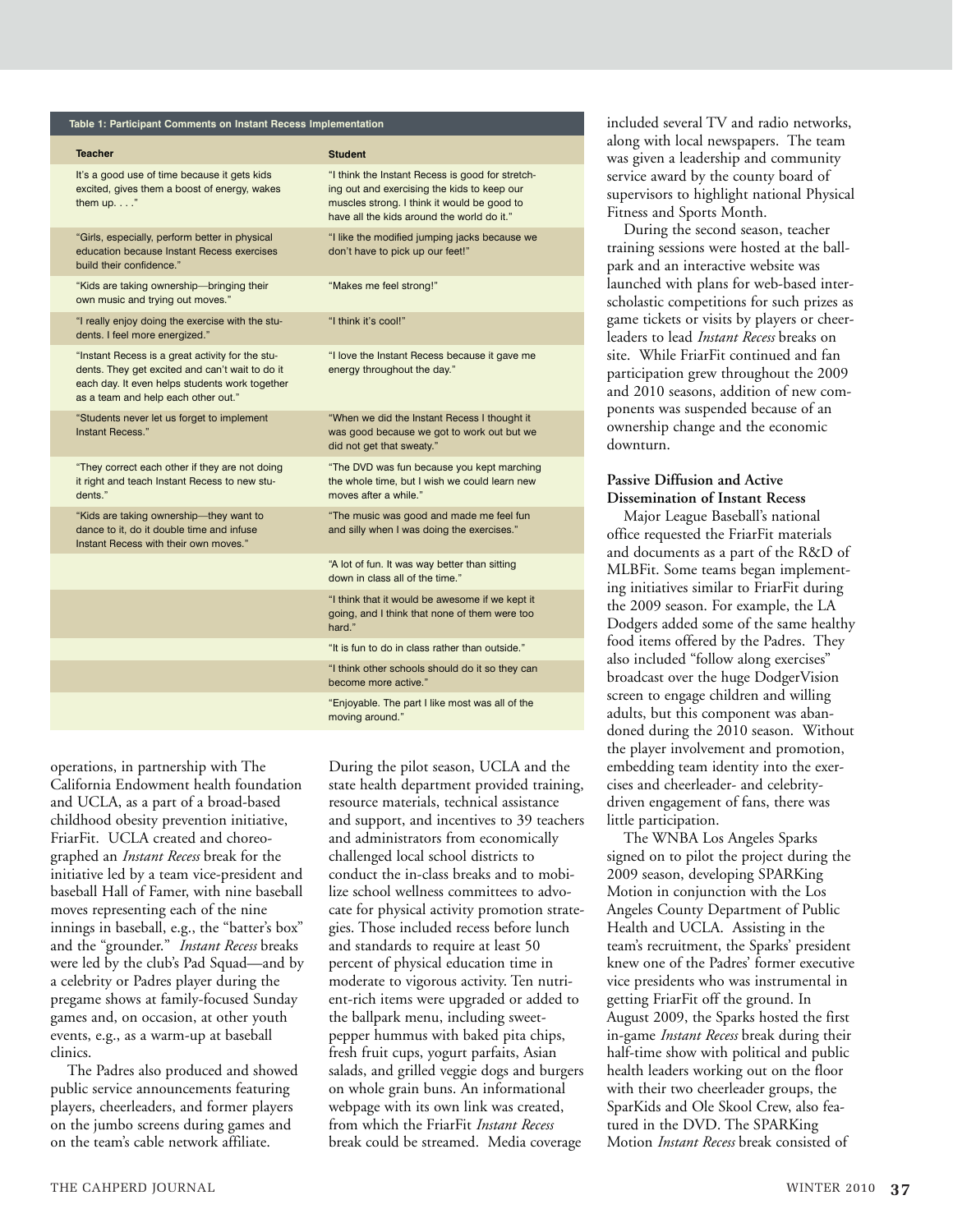basketball moves created for ten of the players on the active roster, e.g., the (Tina) "Thompson Tip-Off" and (Candace) Parker "Power Jam." One thousand *Instant Recess* audio CDs were distributed that night to the crowd at the Staples Center.

# **Implications**

New ways to increase physical activity across a wide range of settings must be identified, and brief activity breaks may be implemented almost anywhere. Captive audiences that may be engaged in such breaks are ubiquitous. For example, food or beverage refreshments are usually offered at work, religious and social functions and gatherings, and hosts would be considered inhospitable were such refreshments not offered. Yet there is no penalty for cooping people up for long periods, nor is there much support for systematically interrupting prolonged sitting—it's normative! Rarely are attendees or guests "refreshed" with brief activity bouts or "snacks." Activity snacks are cheaper to provide and just as necessary to health and well-being as nutrient-rich foods, but there is no strong biological drive like hunger to prompt people to move.

Pushing people to be a little more active on a regular basis can foster the daily personal and professional decisions ultimately necessary to increase communitywide physical activity participation and change social norms. We must be strategic in leveraging existing resources and focusing efforts on environmental changes that may be broadly adopted, and schools are critical bulwarks in driving these changes. This may reduce activity disparities, increase activity levels population-wide, and create the social norms and political will to drive permanent activity-promoting changes to the built environment (Yancey, 2009; Yancey and Sallis, 2009), much as smoking bans galvanized the tobacco control movement. Some investigators have asserted and argued that policy change precedes norm change (Swinburn, 2008). History suggests otherwise, however, e.g., imposition of smoking bans as an organizational and regulatory practice change long before legislative mandates (Messer et al., 2007). Nudging people to be more active in small doses may generate the visibility and political will to make critical but difficult and costly built environmental investments more tenable in the long run.

#### **References**

- Dobbins, M., Decorby, K., Robeson, P., Husson, H., & Tirilis, D. (2009) School-based physical activity programs for promoting physical activity and fitness in children and adolescents aged 6–18. Cochrane Database of Systemic Reviews.
- Donnelly, J.E., Greene, J.L., Gibson, C.A., et al., 2009. Physical Activity Across the Curriculum (PAAC): A randomized controlled trial to promote physical activity and diminish overweight and obesity in elementary school children. Prev. Med. 49, 336–341.
- DuBose, K.D., Mayo, M.S., Gibson, C.A., et al., 2008. Physical activity across the curriculum (PAAC): rationale and design. Contemp. Clin. Trials. 29, 83–93.
- Durant, N., Harris, S.K., Doyle, S., et al. (2009) Relation of school environment and policy to adolescent physical activity. J of School Health 79, 153–159; Quiz 205–206.
- Gonzalez-Suarez, C., Worley, A., Grimmer-Somers, K., & Dones, V. (2009) School-based interventions on childhood obesity: a meta-analysis. American Journal of Preventive Medicine 37, 418–427.
- Honas, J.J., Washburn, R.A., Smith, B.K., Greene, J.L., Donnelly, J.E., 2008. Energy expenditure of the physical activity across the curriculum intervention. Med. Sci. Sports Exerc. 40, 1501–1505.
- Jackson P, Hopkins J, Yancey A. Individual and environmental interventions to prevent obesity in African-American children & adolescents. Childhood Obesity Prevention--International Research, Controversies and Interventions. Oxford, UK: Oxford University Press, 2010.

| <b>Lock In This Special Package Price.</b><br>My Return Quote Is Good For 2010!                                   |                                                                                                             |  |
|-------------------------------------------------------------------------------------------------------------------|-------------------------------------------------------------------------------------------------------------|--|
| <b>Sound Projections</b><br><b>CD/MP3/USB Player</b>                                                              | JACKSMUSICFACTORY.COM<br><b>Please Fill Out &amp; Return This</b><br><b>Form For Your Official Quote!</b>   |  |
| <b>Remote Control</b><br><b>SHURE PGX Wireless System</b><br>图明<br><b>SHURE PG30 Headset Microphone</b>           | YOUR SCHOOL NAME<br>YOUR DISTRICT NAME                                                                      |  |
| <b>FREE Accessory Kit with iPod cord</b><br><b>FREE Delivery</b><br>1111°CR<br><b>FREE 2nd Headset Microphone</b> | YOUR NAME<br>YOUR PHONE #                                                                                   |  |
|                                                                                                                   | YOUR FAX #<br>YOUR E-MAIL ADDRESS                                                                           |  |
| PLUS CALIFORNIA SALES TAX                                                                                         | <b>FAX TO 805-544-8946</b><br>835 RICARDO COURT, SAN LUIS OBISPO, CA 93401 • CALL TOLL FREE: 1-866-906-6700 |  |